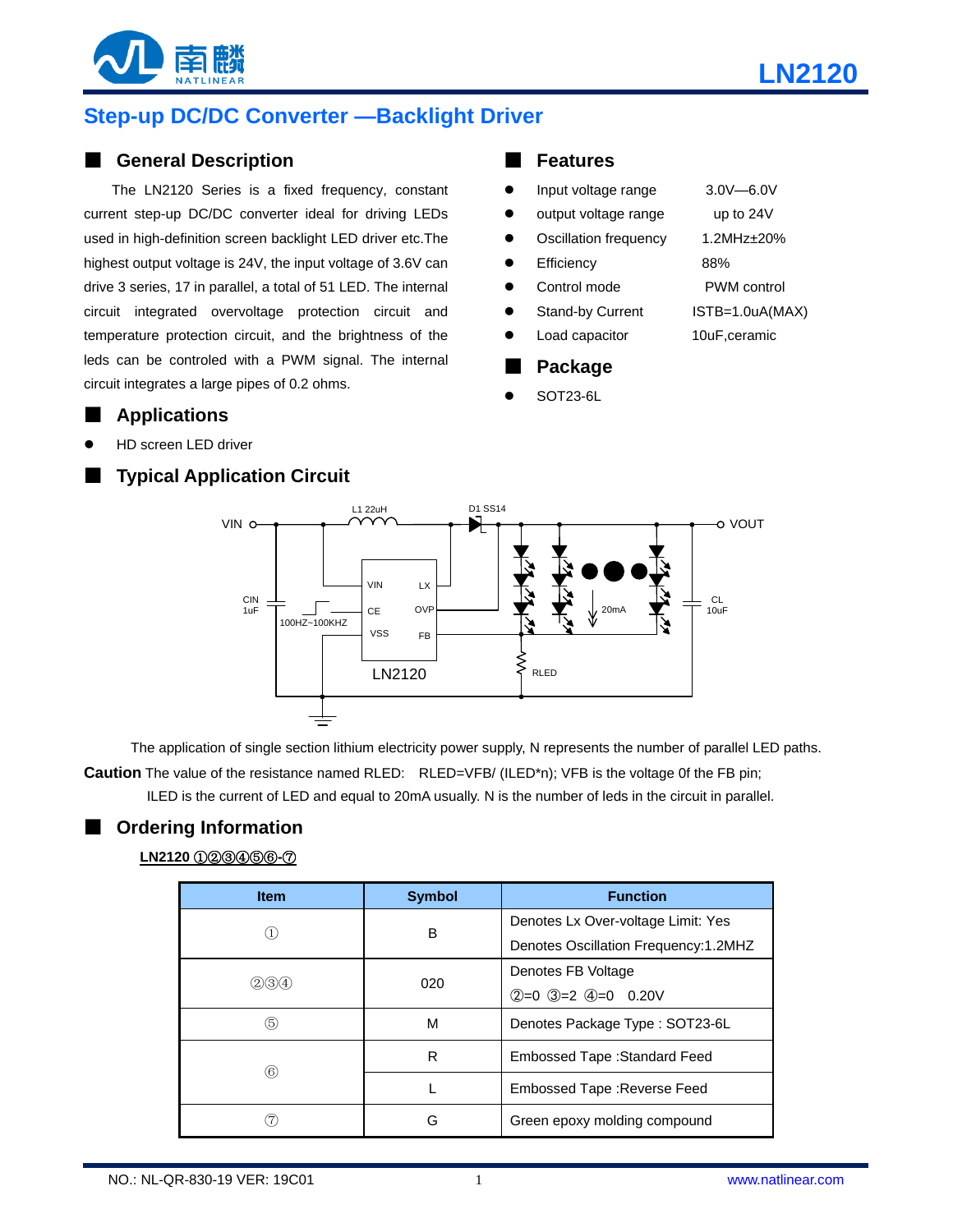

## **Functional Pin Description**



| <b>Pin Number</b> | <b>Pin Name</b> | <b>Function</b>      |  |  |
|-------------------|-----------------|----------------------|--|--|
|                   | LX.             | <b>SWITCH</b>        |  |  |
| 2                 | VSS             | Ground               |  |  |
| 3                 | FB              | Voltage Feedback     |  |  |
|                   | CE.             | Chip Enable          |  |  |
| 5                 | <b>OVP</b>      | Over voltage protect |  |  |
|                   | VIN             | Power Input          |  |  |

## **Marking Rule**

**SOT23-6L**



#### ① 表示产品系列

| Symbol | <b>Part Number</b> |
|--------|--------------------|
|        | $L$ N2120****M*    |

#### ② ③**Represents he voltage of FB pin and the type of regulator**

| <b>Symbol</b> | Vfb (mV) |
|---------------|----------|
| 40            | 200mV    |

#### ④ **Represents the assembly lot No.**

0-9, A-Z; 0-9, A-Z mirror writing, repeated (G, I, J, O, Q, W exception)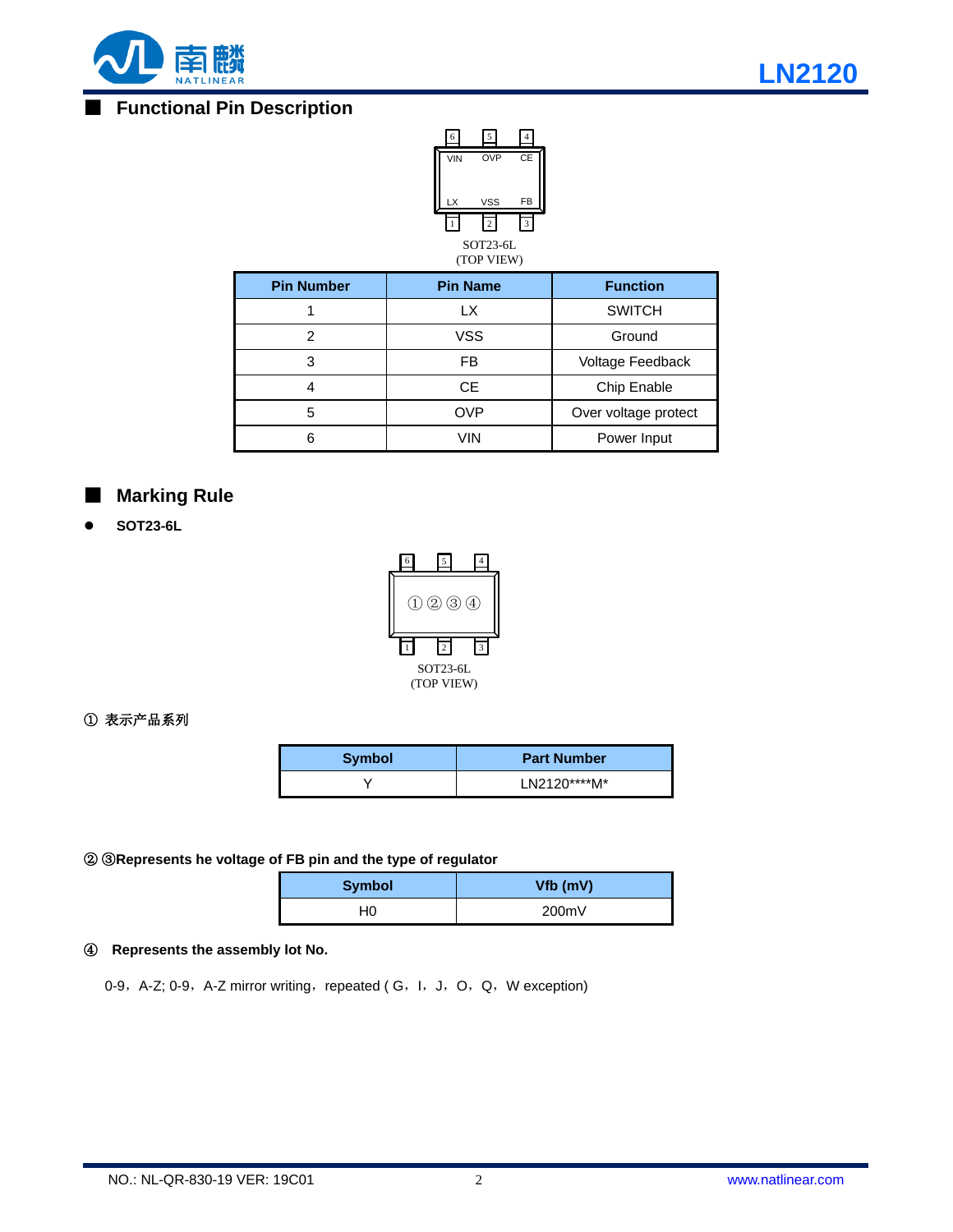

### **Function Block Diagram**



### ■ **Absolute Maximum Ratings**

| 项目                          | 符号         |          | 绝对最大额定值               | 单位 |                      |  |
|-----------------------------|------------|----------|-----------------------|----|----------------------|--|
| <b>VIN Pin Voltage</b>      | <b>VIN</b> |          | Vss-0.3 $\sim$ Vss+7  | V  |                      |  |
| LX Pin Voltage              | <b>VLX</b> |          | $Vss-0.3 \sim Vss+26$ |    |                      |  |
| FB Pin Voltage              | Vfb        |          | $Vss-0.3 \sim Vss+7$  |    |                      |  |
| CE Pin Voltage              | Vce        |          |                       |    | Vss-0.3 $\sim$ Vss+7 |  |
| LX Pin Current              | <b>ILX</b> |          | 2500                  | mA |                      |  |
| <b>OVP Pin Voltage</b>      | Vovp       |          | $Vss-0.3 \sim Vss+26$ | V  |                      |  |
| <b>Power Dissipation</b>    | PD         | SOT23-6L | 250                   | mW |                      |  |
| Operating Temperature range |            | Topr     | $-40 - +85$           | °C |                      |  |
| Storage Temperature range   | Tstg       |          | $-55 - +125$          |    |                      |  |

**Caution:** Absolute maximum rating refers to cannot exceed the rating in all conditions. One thousand more than the rating, can cause degradation products and other physical damage.

## ■ **Electrical Characteristics (Ta=25**℃**)**

**(TA=25**℃ **unless otherwise noted)**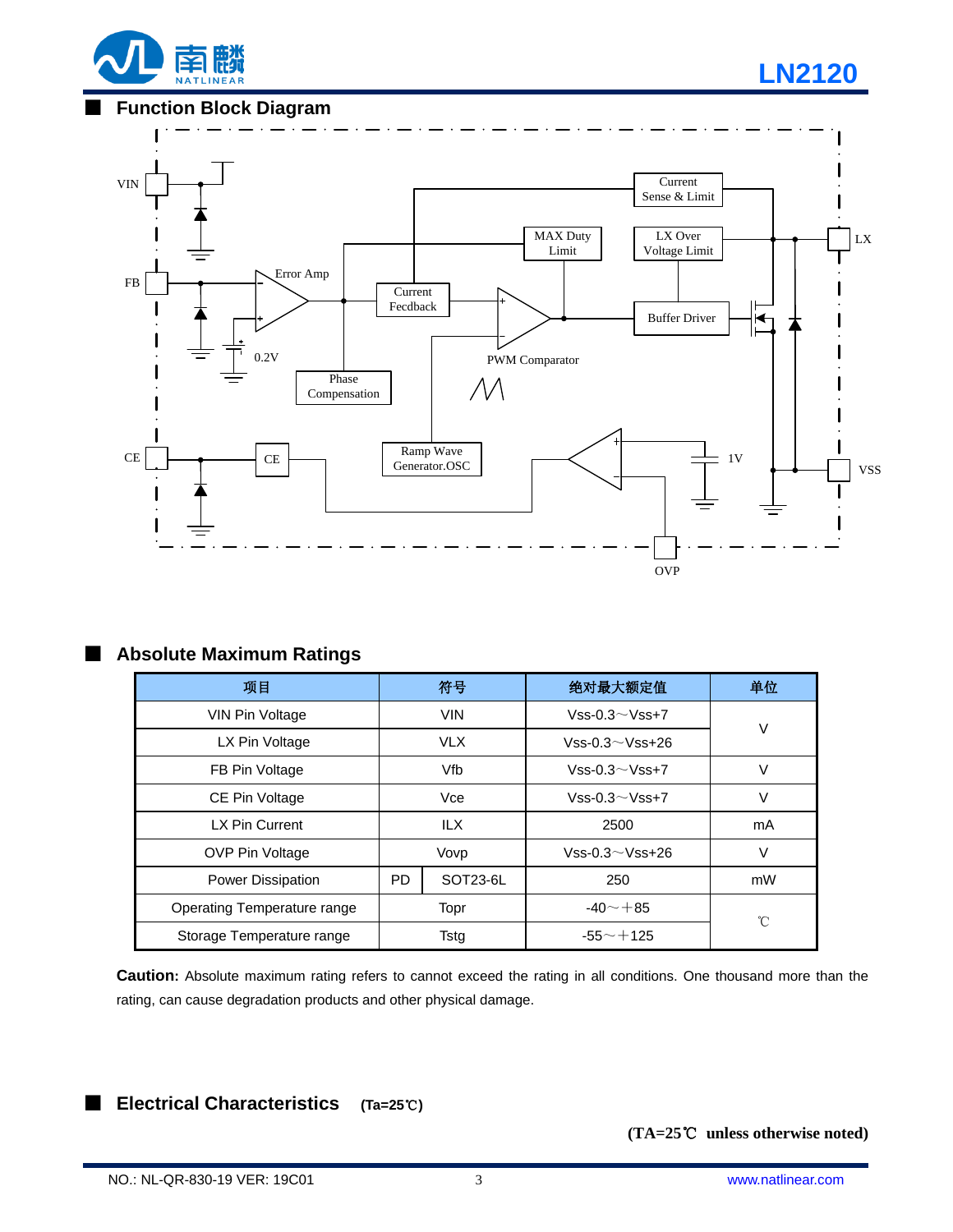

# **LN2120**

| <b>Item</b>                  | <b>Symbol</b>    | <b>Condtion</b>                  | Min.                         | Typ.                            | Max.                     | <b>Unit</b> | <b>Circuits</b> |
|------------------------------|------------------|----------------------------------|------------------------------|---------------------------------|--------------------------|-------------|-----------------|
| FB Control Voltage(*1)       | <b>VFB</b>       |                                  | 0.19                         | 0.20                            | 0.21                     | $\vee$      | 1               |
| Operating Voltage range      | <b>VIN</b>       |                                  | 2.5<br>$\blacksquare$        |                                 | 6.0                      |             |                 |
| Stand-by Current             | <b>ISTB</b>      | VCE=0V, VLX=5V                   | $\overline{\phantom{a}}$     | $\blacksquare$                  | 1                        | μA          | 3               |
| Supply Current 1             | IDD <sub>1</sub> |                                  | $\blacksquare$               | 800<br>$\overline{\phantom{a}}$ |                          |             | 2               |
| Supply Current 2             | IDD <sub>2</sub> | VIN=VLX, VFB=0.4V                | 250<br>$\blacksquare$        |                                 | $\overline{\phantom{a}}$ | μA          | 3               |
| <b>Oscillation Frequency</b> | <b>FOSC</b>      |                                  | 1.0                          | 1.2                             | 1.4                      | <b>MHz</b>  | 2               |
| Maximum Duty Cycle           | <b>MAXDTY</b>    | VCONT=0.4V                       | 86                           | 92                              | 98                       | %           | $\overline{2}$  |
| Efficiency                   | <b>EFFI</b>      | $VIN=3.6V;$<br>$RLED = 20\Omega$ | ۰                            | 88                              |                          | $\%$        | 1               |
| <b>Current Limit</b>         | <b>ILIM</b>      | $VIN = 3.6$                      | $\blacksquare$               | 2500                            | $\blacksquare$           | mA          | $\overline{4}$  |
| <b>OVP Overvoltage Limit</b> | <b>OVPOVL</b>    |                                  | $\overline{\phantom{a}}$     | 24                              | ÷,                       | $\vee$      | $\overline{2}$  |
| LX On Resistance             | $\blacksquare$   | VIN=3.6V, VLX=0.4V               | $\blacksquare$               | 0.2                             | $\blacksquare$           | Ω           | 2               |
| <b>LX Leak Current</b>       | <b>ILXL</b>      |                                  | $\qquad \qquad \blacksquare$ | 0                               | 1                        | μA          | 3               |
| CE 'H' Voltage               | <b>VCEH</b>      |                                  | 1                            | $\overline{\phantom{a}}$        | $\overline{\phantom{a}}$ | $\vee$      | $\overline{2}$  |
| CE 'L' Voltage               | <b>VCEL</b>      |                                  | $\overline{\phantom{0}}$     | $\overline{\phantom{0}}$        | 0.6                      | $\vee$      | $\overline{2}$  |
| CE 'H' Current               | <b>ICEH</b>      | The same as IDD2                 | $\overline{\phantom{a}}$     | $\overline{\phantom{a}}$        | 0.1                      | μA          | 3               |
| CE 'L' Current               | <b>ICEL</b>      | The same as ISTB                 | $\overline{\phantom{a}}$     | ٠                               | $-0.1$                   | μA          | 3               |
| FB 'H' Current               | <b>ICEH</b>      | The same as IDD2                 | $\overline{\phantom{a}}$     | $\overline{\phantom{a}}$        | 0.1                      | μA          | 3               |
| FB 'L' Current               | <b>ICEL</b>      | The same as ISTB                 |                              | ٠                               | $-0.1$                   | μA          | 3               |

(\*1) Vfbt may take between 0.01V-1.49V certain value, now a major center value 0.01V, 0.2V,0.23V,0.25V

# ■ **Test Circuits**





**Circuit 1 Circuit 2**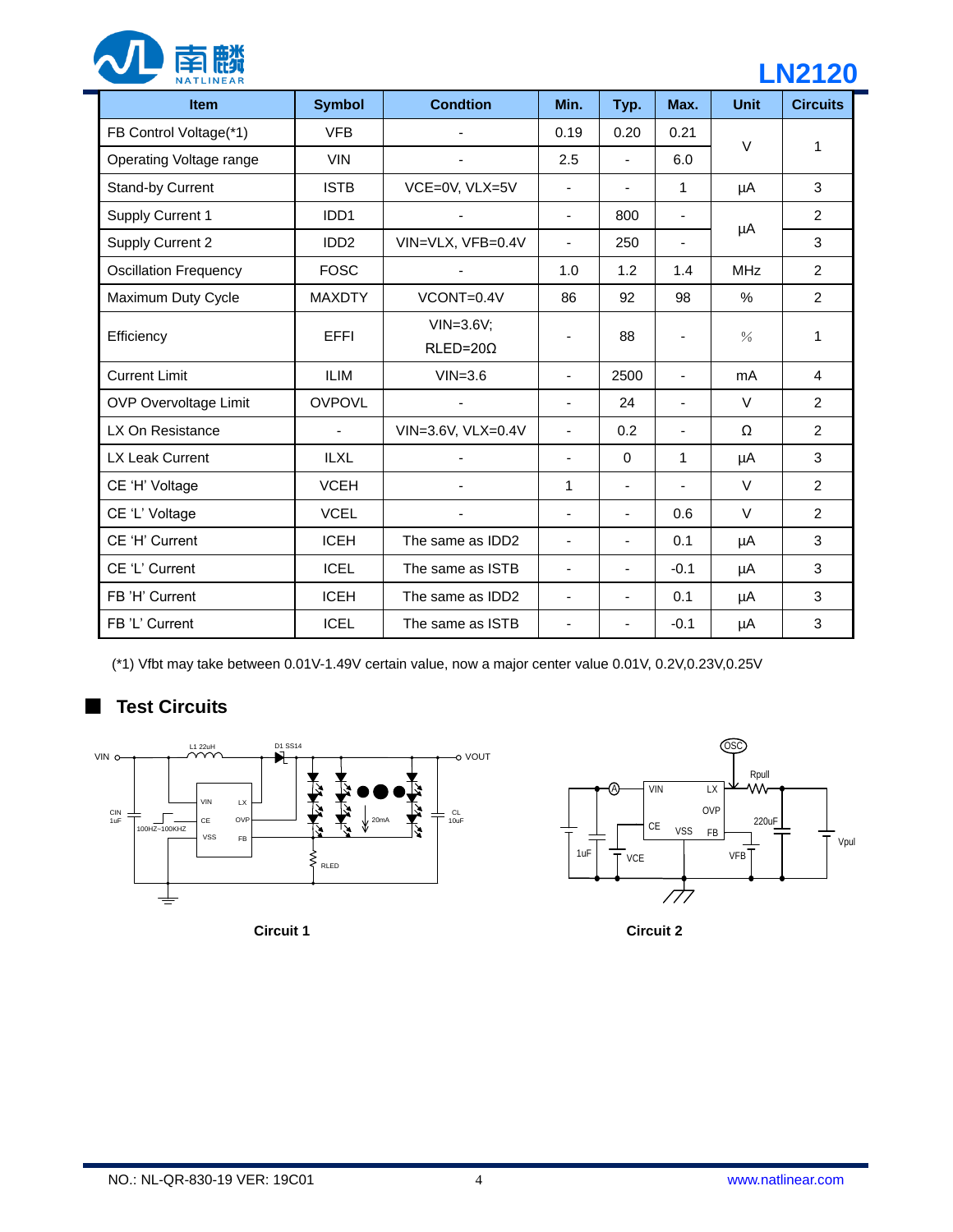

# **LN2120**



**Circuit 3 Circuit 4**

**Caution:** The value of the resistance named RLED: RLED=VFB/(ILED\*n) ; VFB is the voltage 0f the FB pin; ILED is the current of LED and equal to 20mA usually. N is the number of leds in the circuit in parallel.

## ■ **Typical Performance Characteristics**





 2、VFB VS Temperature  $V_{IN} = 4.0V$ , LED=3\*7;

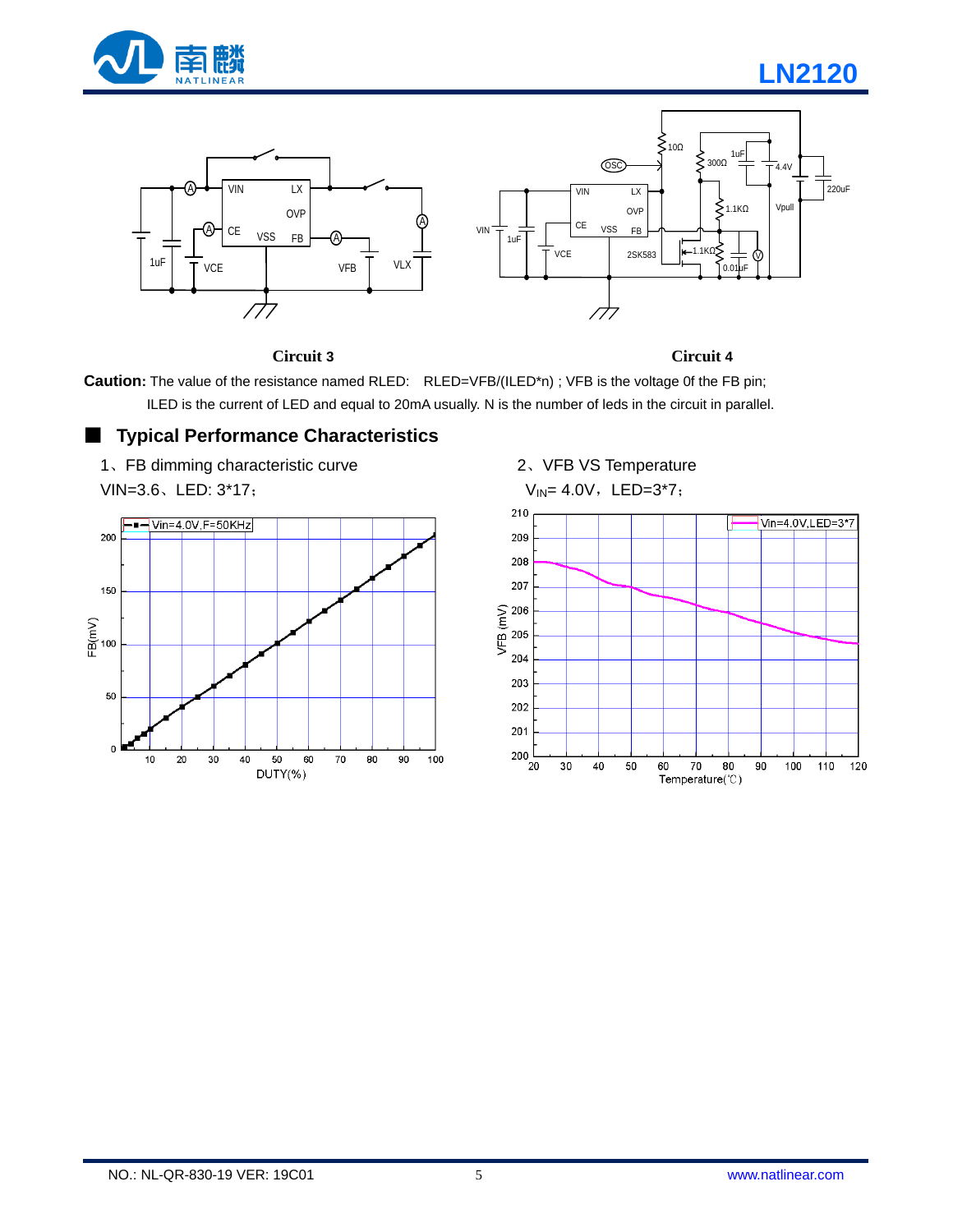

# ■ **Application information**



#### **Setting the Input Capacitor and the Output Capacitor**

Input capacitors (C1) are recommended to use more than 1uF, and output capacitors are recommended to use more than 10uF which can ensure the stability of the system

#### **RLED calculation**

RLED = VFB/(ILED\*n), VFB is the output voltage of FB terminal, each ILED = 20mA, n represents the number of parallel LED paths.

#### **PCB Layout**

In order to get better use effect, the main points for attention of PCB layout are as follows:

The input and output capacitors are as close as possible to the chip pins.

Inductance wiring reduces series resistance.

Use multilayer board wiring as far as possible to reduce the resistance of ground wire.